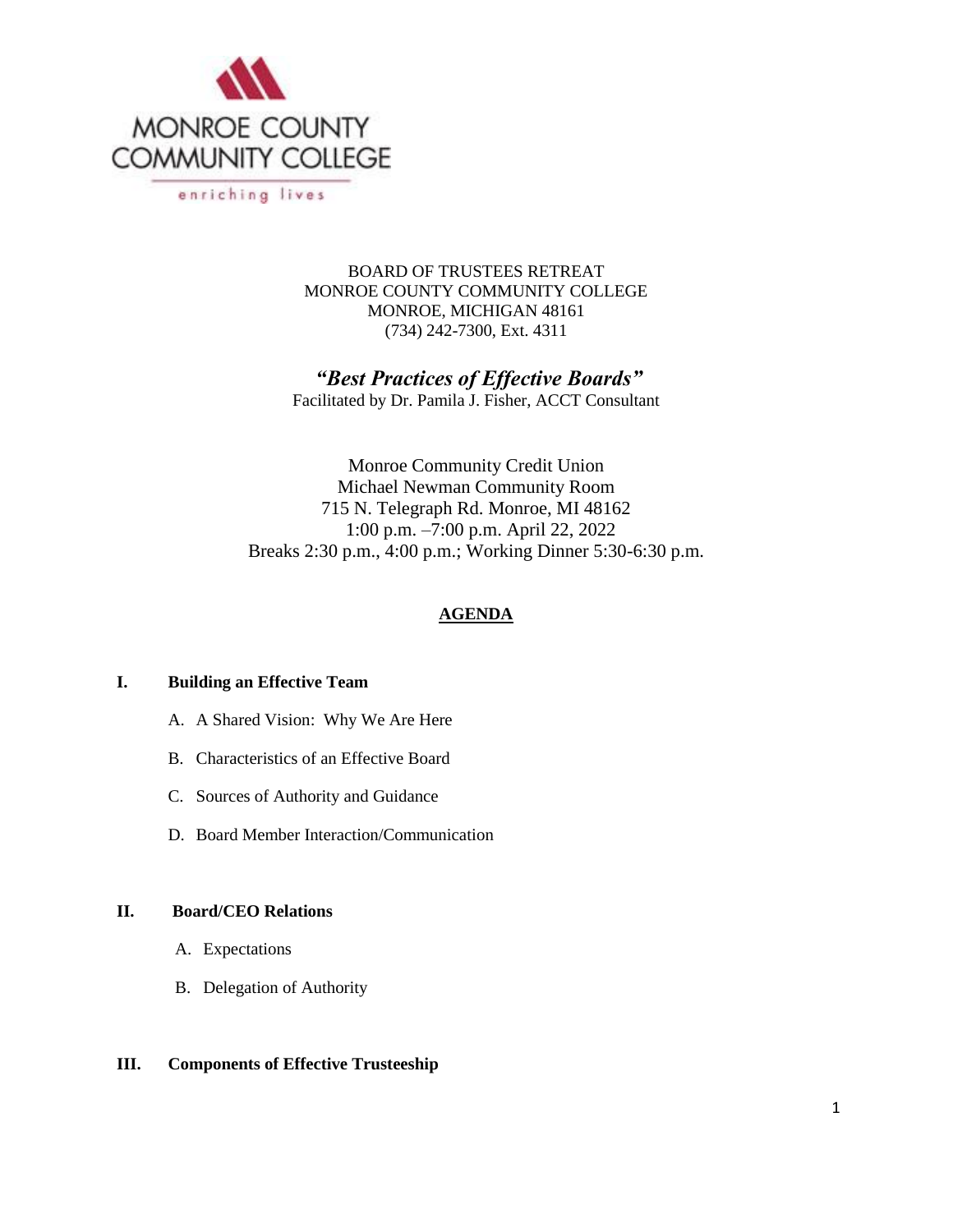- A. Roles and Responsibilities of a Policy Board
- B. Communication Protocols (Internal and External)
- C. Code of Ethics and Conflict of Interest Policies
- D. Effective Meetings

#### **IV. MCCC Board By-laws: A Brief Audit**

#### **V. Board Self-Assessment: How Do We Measure Up?**

- A. Results of Survey: Strengths and Vulnerabilities
- B. Board Responses and Future Actions

#### **VI. Adjourn to Executive Session for Discussion of President's Evaluation**

Recommended motion: *"that the Board of Trustees go into Closed Session to discuss a matter exempt from disclosure under Section 15.268(d) of the Open Meetings Act."*

#### **VII. Reconvene to Open Session**

#### **VIII. Looking Toward 2022 - 2023 at MCCC**

- A. Major State and National Issues
- B. Critical Issues for MCCC
	- a. Diversity, Equity and Inclusion
	- b. Accreditation
	- c. Governance
	- d. Fiscal

### **IX. Plans for 2022 - 2023**

A. President's Goals